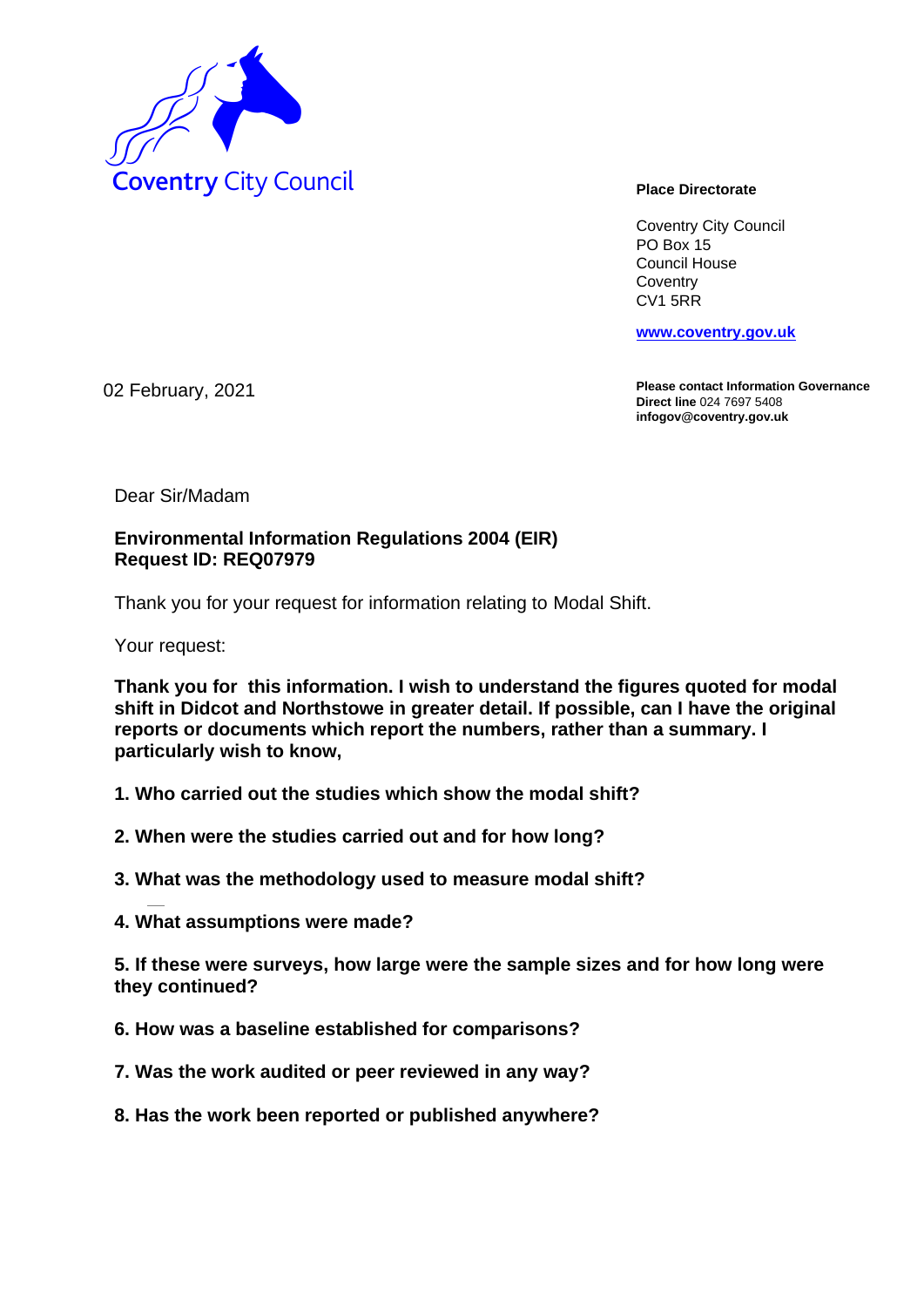**9. Can I please see a copy of this report: "Eco Towns and Sustainable Urban Extensions - Impact of Smarter Choices, May 2009,"**

**10. Can I please see any reports held relating to "Extensive travel behaviour research, including research in the three Sustainable Travel Demonstration Towns of Darlington, Peterborough and Worcester"**

**11. Can I please see copies of the reports relating to Coventry and modal shift in the A4600 corridor: "Locally in Coventry, evidence from Air Quality 'Early Measures' work in the A4600 corridor indicates that effective travel planning can reduce a significant percentage of the car trips including 2.9% school trips, 4% of commuter trips and a further 4% of community car trips. The work has also achieved:** 

- **11% reduction in car trips in participating households**
- **9% increase in walking and bus trips in participating households**
- **8.5% reduction in car trips to/from participating schools**

**12. Can I please see reports of this work:**

**a. Personalised Travel Planning was also undertaken in north Coventry for the Smart Network Smarter Choices Local Sustainable Transport Fund project. This resulted in a 6%**

**decrease in car use and a 3% increase in bus use. Driving to work decreased by 4% while bus use increase by 10% and walking by 10%.**

**b. A package of support for travel support and grants for employers across the West Midlands through the Smart Network, Smarter Choices led to a 4% reduction in car travel,**

**4% increase in public transport use and 1% increase in active travel. Similar support for education sites led to a 2.9% reduction in car travel and 4.2% increase in walking amongst staff and students.**

Further to your request seeking greater details regarding modal shift studies as outlined above, I am pleased to provide the following information to you in response:

1. **Northstowe**

A copy of the 2019 Monitoring Report for the Northstowe Travel Plan can be viewed using the following link:

https://static1.squarespace.com/static/5a8ffb80e74940793fe11531/t/5da6e55093c bcb191ef33d46/1571218788539/Northstowe+Monitoring+and+Review+Report+20 19\_Phase+1.pdf

I understand that further monitoring was undertaken in March 2020, but the results from that round of surveys do not appear to have been published. Contact details for the survey are provided within the report. Unfortunately, we have not been unable to track down the equivalent monitoring report for the development at Didcot.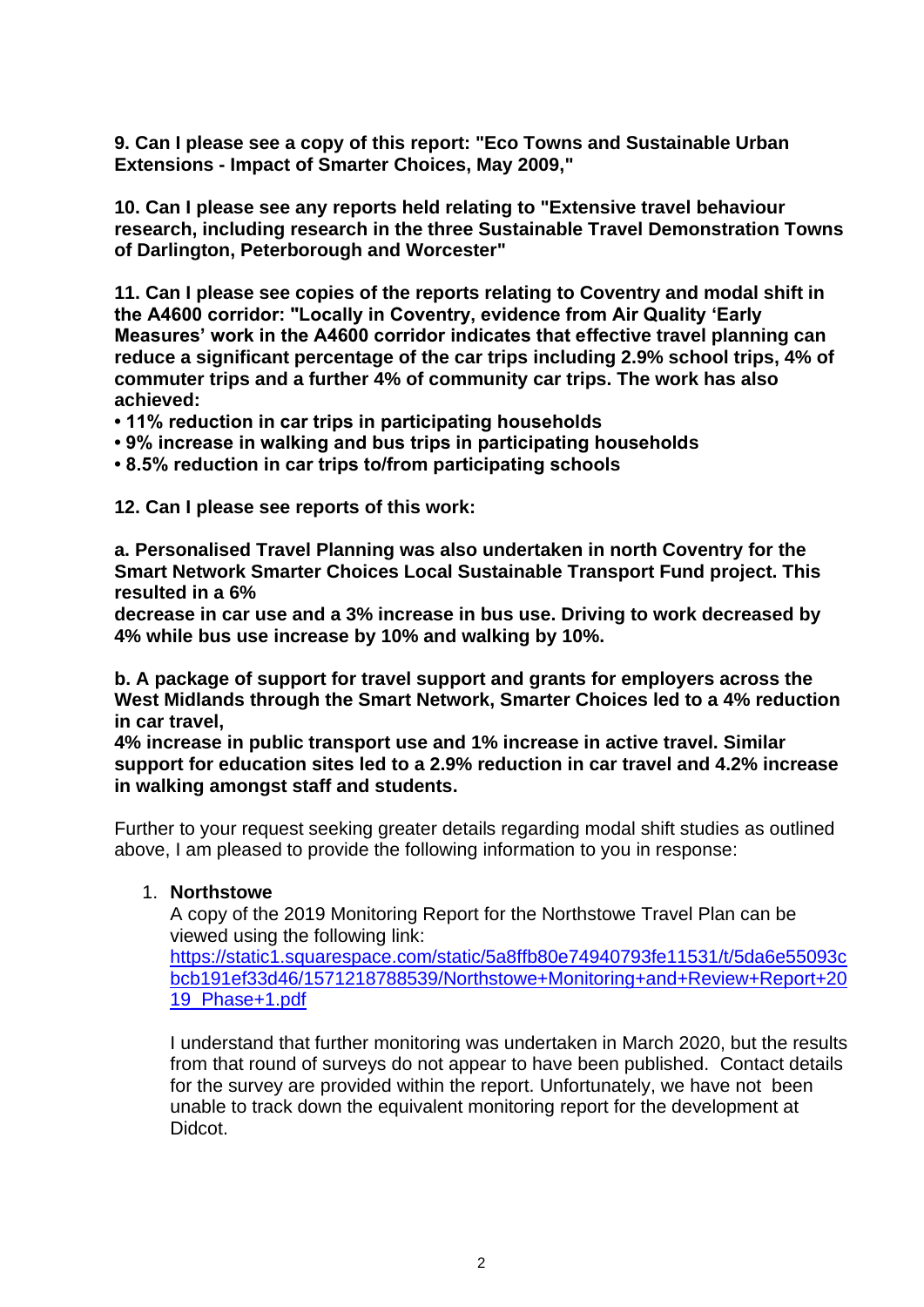2. **Eco Towns and Sustainable Urban Extensions – Impact of Smarter Choices, May 2009**

We can advise that report can be viewed using the following link: http://www.eaststaffsbc.gov.uk/sites/default/files/docs/planning/planningpolicy/exa mination/c/C49TransportStrategyReport-Volume32009.pdf

(Please note this is a summary of the impact of smarter choice measures on Eco-Towns and Sustainable Urban Extensions (SUE) and how these measures could be applied to the new housing areas in the Burton area, conducted by Atkins).

3. **Sustainable Travel Demonstration Town project** You will find relevant reports on this programme on the DfT website by using the following link: https://www.gov.uk/government/publications/sustainable-traveltowns-evaluation-of-the-longer-term-impacts

## 4. **Coventry – the Local Air Quality Action Plan**

The draft Full Business Case contains details of the work undertaken in Coventry on the promotion of sustainable travel. This can be viewed at: https://www.coventry.gov.uk/downloads/download/6499/air\_quality\_full\_business\_ case\_draft\_final\_october\_2020

5. **West Midlands**- with regard to the work undertaken in the West Midlands under the Smarter Network, Smarter Choices programme, details can be found at the following website: https://www.sustainabilitywestmidlands.org.uk/resources/smarter-networksmarter-choices/

Details of other regional initiatives on sustainable travel can be found at the Transport for West Midlands website, at www.tfwm.org.uk

The supply of information in response to a freedom of information request does not confer an automatic right to re-use the information. You can use any information supplied for the purposes of private study and non-commercial research without requiring further permission. Similarly, information supplied can also be re-used for the purposes of news reporting. An exception to this is photographs. Please contact us if you wish to use the information for any other purpose.

Should you wish to make any further requests for information, you may find what you are looking for is already published on the Council's web site and in particular its FOI/EIR Disclosure log, Council's Publication Scheme, Open Data and Facts about Coventry.

If you are unhappy with the handling of your request, you can ask us to review our response. Requests for reviews should be submitted within 40 days of the date of receipt of our response to your original request – email: infogov@coventry.gov.uk